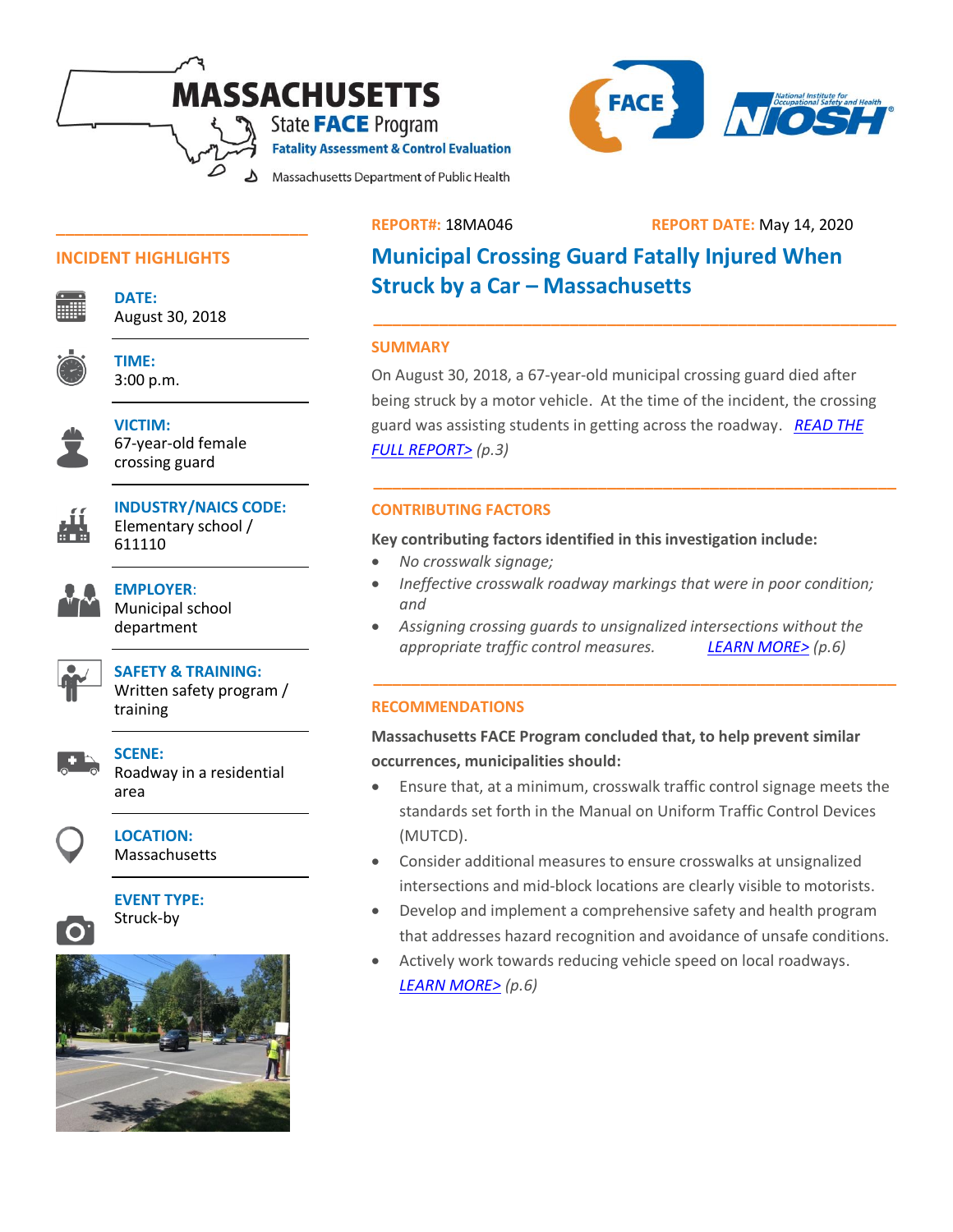



#### **Fatality Assessment and Control Evaluation (FACE) Program**

The Massachusetts Department of Public Health, in cooperation with the National Institute for Occupational Safety and Health (NIOSH), conducts investigations on the causes of work-related fatalities. The goal of this program, known as Massachusetts Fatality Assessment and Control Evaluation (Massachusetts FACE) is to prevent future fatal workplace injuries. Massachusetts FACE aims to achieve this goal by identifying and studying the risk factors that contribute to workplace fatalities, by recommending intervention strategies, and by disseminating prevention information to employers and employees.

NIOSH funded state-based FACE Programs currently include: California, Kentucky, Massachusetts, Michigan, New York, Oregon, and Washington.

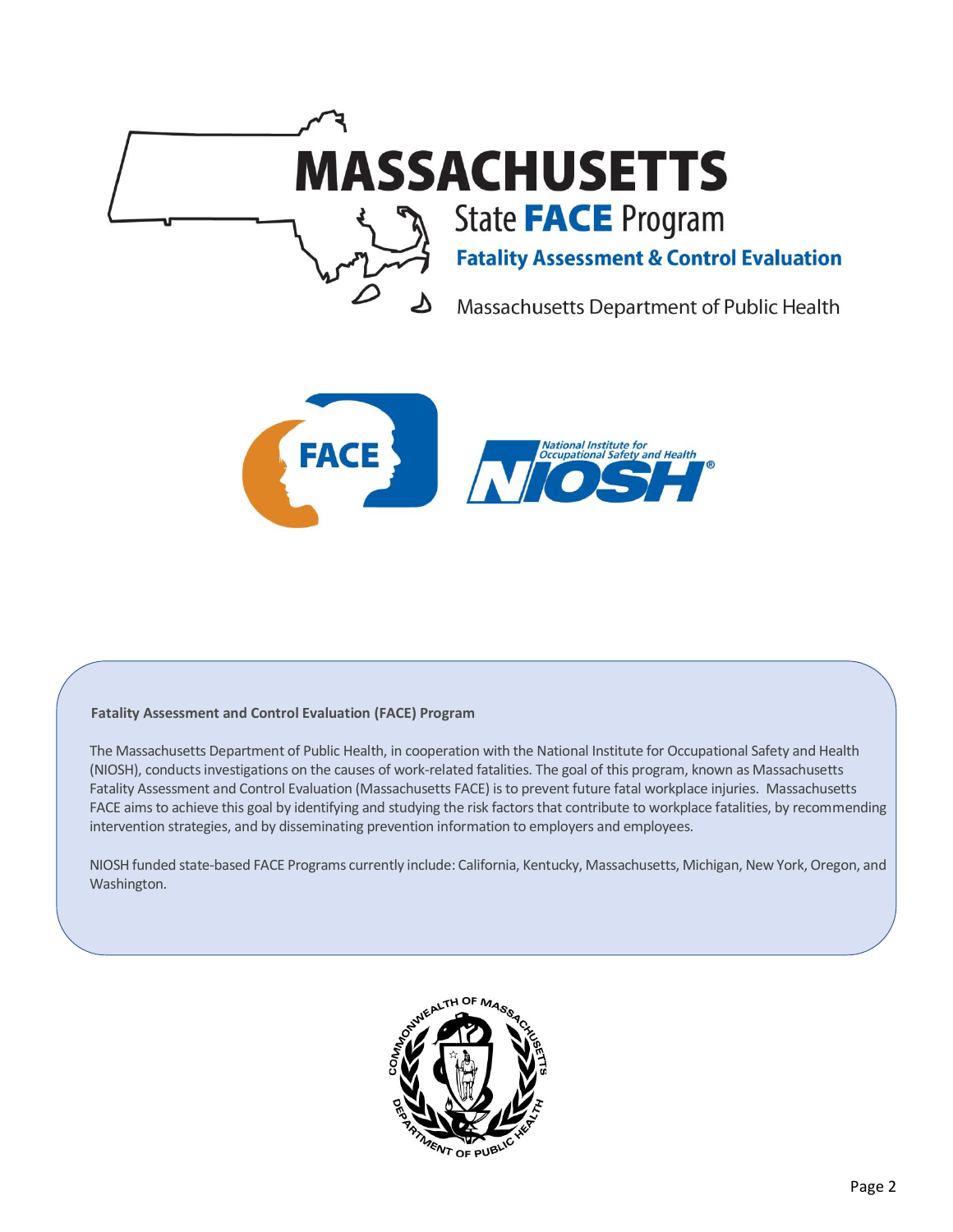



#### <span id="page-2-0"></span>**SUMMARY**

On August 30, 2018, a 67-year-old, female, municipal crossing guard was fatally injured when struck by a passing motor vehicle. At the time of the incident, the crossing guard was assisting students in crossing the roadway. The crossing guard, with her STOP paddle held up, stepped off the curb and into the cross walk. She reached about the middle of the travel lane when she was struck by a motor vehicle, landing on the roadway. Witnesses of the incident placed a call for emergency medical services (EMS) and assisted the victim. EMS arrived quickly and the victim was transported to the hospital.

### **INTRODUCTION**

On August 31, 2018, the Massachusetts FACE Program was notified by the Massachusetts Department of Labor Standards (DLS) about the death of a crossing guard after being struck by a motor vehicle. On September 5, 2018, representatives from the Massachusetts FACE Program and the DLS traveled to the municipal school department offices and met with multiple municipal representatives to discuss the incident. The incident location, police report, death certificate, and other information were reviewed.

### **EMPLOYER**

The employer was a local municipal school department for a Massachusetts city with a population of more than 154,000 residents. The town was incorporated in the mid 1800's. The victim worked as a crossing guard for the municipal school department. She was one of over 100 workers employed as crossing guards. Crossing guards typically worked two short shifts during the weekdays. The morning shift was one hour and 15 minutes long, starting at 7:30 a.m. and ending at 8:45 a.m. and the afternoon shift was one and a half hours long, starting at 2:30 p.m. and ending at 4:00 p.m. Most of the town's non-management school employees had union representation, as did the crossing guard involved in this incident.

#### **WRITTEN SAFETY PROGRAMS and TRAINING**

At the time of the incident, the municipal school department had a safety and health program that included a manual for crossing guards. Mandatory annual training was provided to employees during the month of August at the beginning of the school year. The training was three hours long and consisted of classroom time, video, and then supervised onthe-job training. If the crossing guards were observed not following the proper procedures for crossing students, they were retrained.

#### **WORKER INFORMATION**

The victim was a 67-year-old, white, non-Hispanic, female municipal crossing guard employed by a local city school department. At the time of the incident, she had worked at the city's school department for approximately five weeks. She did not have prior experience as a crossing guard. The day of the incident was her third day working alone without a mentor. She was the only crossing guard assigned to the intersection where the incident occurred.

#### **WEATHER**

The weather at the time of the incident was approximately 85 degrees Fahrenheit, 51% humidity, 7 mile per hour (mph) average north northwest wind speed, and mostly cloudy.<sup>1</sup> There was no precipitation on the day of the incident or a couple of days before the incident occurred. The weather on that day is not believed to have been a factor in this incident.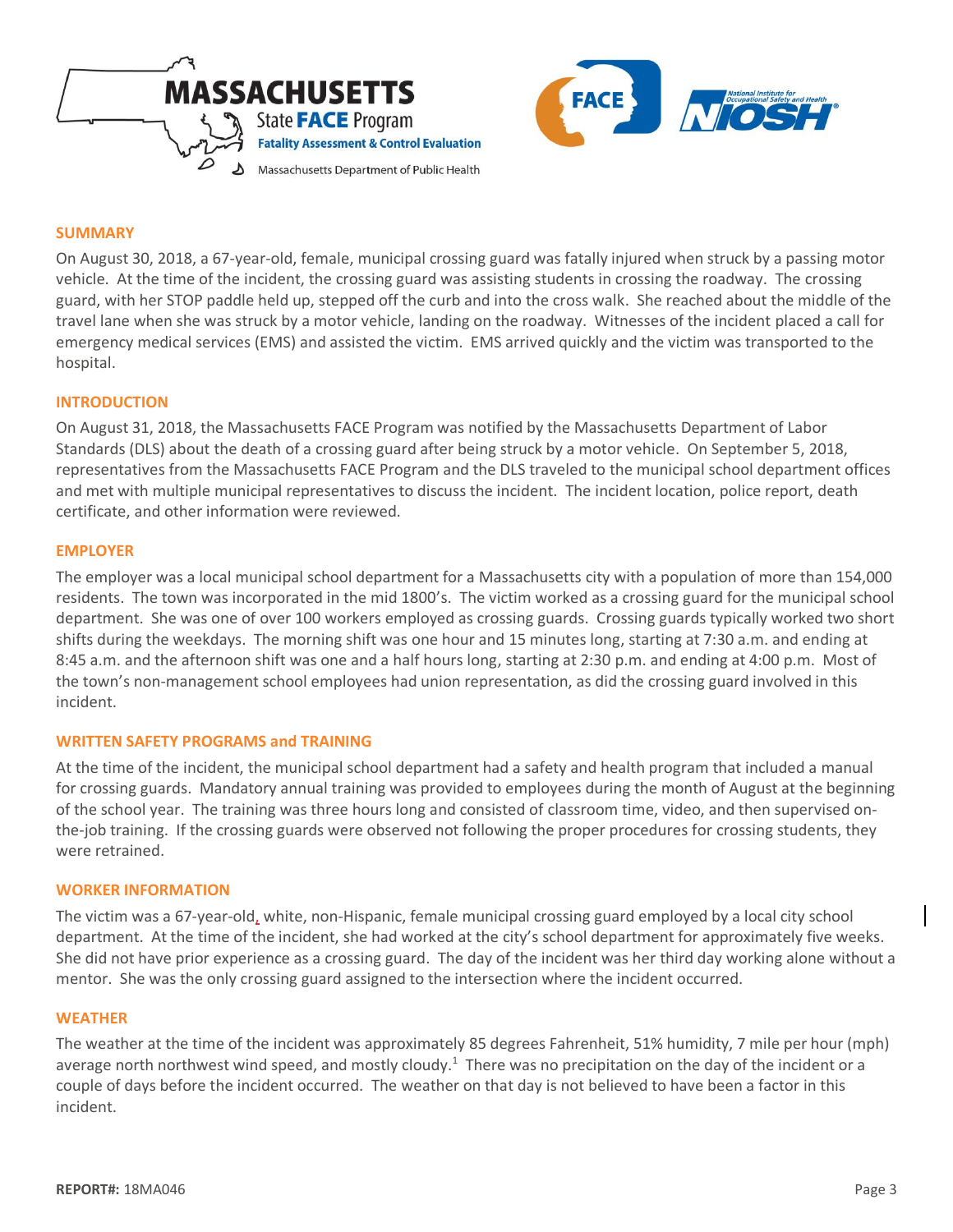



## **EQUIPMENT**

The city provided the crossing guards with personal protective equipment (PPE) that included a stop paddle and an American National Standards Institute (ANSI) Class 2 compliant, high-visibility vest. The school department requires the use of these two pieces of PPE. If crossing guards wanted additional PPE, they had the option of purchasing items through the city contract. Crossing guards are provided with a new ANSI Class 2 vest annually and the stop paddles had to be inspected by the crossing guard supervisor to determine if it needed to be replaced.



**Figure 1 – Incident location. X marks victim location and the arrow indicates direction of travel of the vehicle.** 



**Figure 2 - Aerial view of incident location. X marks victim location and the yellow arrow indicates vehicle travel direction. The red hexagons indicate stop signs for the side streets. The school is located four blocks away.**

#### **INCIDENT SCENE**

The incident occurred in an area of the city that was primarily residential (Figure 1 and 2). The school closest to the crosswalks to which the victim was assigned was an elementary school for students in kindergarten through fifth grade. This school was located in a suburban setting and was primarily surrounded by single family houses. The roadway in front of the school was a side street that ran primarily in northeast and southwest directions and had two travel lanes, one lane for each direction of travel. The travel lanes were divided by a wide grass median island. The only roadway markings in this area were white painted crosswalks that consisted of two parallel lines with no center markings and stop lines at intersections with stop signs. There were no painted white fog lines or other painted solid lines to signal the edge of the roadway. This side street ran perpendicular to and crossed a main roadway.

The main roadway ran in the northwest and southeast directions. This roadway had one travel lane in each direction, double yellow lines that divided the travel lanes and white fog lines that created wide paved shoulders. The speed limit for the main roadway was an unmarked 30 miles per hour (mph), which is in accordance with *Massachusetts General Laws, Chapter 90, Section 17, Speed Limits* for a thickly settled or business district.

The victim's assigned location was the unsignalized four-way intersection of the island-divided side street and the main roadway (Figure 3 and 4). This intersection was about four blocks from the school. Because the side street had a wide grass median island and the main roadway had wide paved shoulders, this resulted in a large intersection. At the intersection, stop signs were located only for the side street and both the side street and the main roadway had sidewalks separated from the roadway edges by grassy areas. On-street parking was allowed on both the side street and the main roadway. All of the painted crosswalks at the intersection were cracked and fading and in need of being repainted. There was no roadway signage warning motorists of the crosswalks across all four areas of the intersection (Figure 5).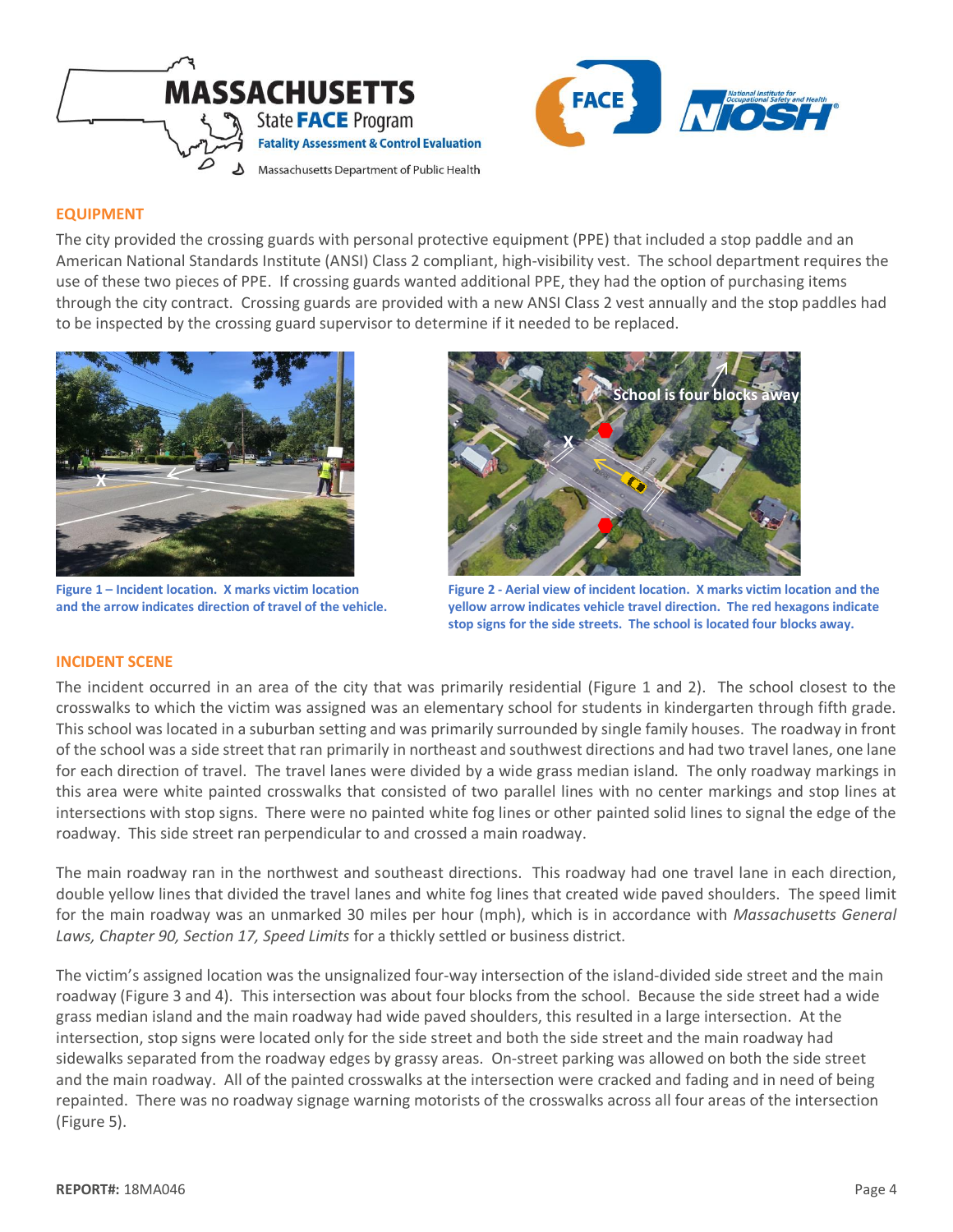![](_page_4_Picture_0.jpeg)

![](_page_4_Picture_1.jpeg)

![](_page_4_Picture_2.jpeg)

**Figure 3 - Incident location. X marks victim location and the arrow indicates vehicle travel direction.** 

![](_page_4_Picture_4.jpeg)

**Figure 4 - Incident location. X marks victim's assigned location.**

## **INVESTIGATION**

At the time of the incident, approximately 3:00 p.m., the crossing guard was at her assigned intersection location (Figure 4) and was about a half hour into the afternoon shift. The crossing guard lived close by and would walk to the assigned intersection for her shift. The first day of the school year was the Monday of the week the incident occurred. That Monday she was assigned with an experienced crossing guard at a different crossing location. The following day she was assigned to the incident intersection, which would be her regularly assigned location, to work alone. The incident occurred on the third day of her working alone, the Thursday of that week. It was reported in the local newspaper that her daughter was showing up at the assigned crossing location because her mom was new to the job.

The crossing guard was wearing the town provided ANSI Class 2 compliant high-visibility vest and was using the provided stop paddle. Two students walked up to the victim at the intersection in a northeast direction along the side street and needed to cross the main road. The crossing guard had the students stay on the sidewalk and then with the STOP paddle raised she stepped off the sidewalk and entered the roadway at the crosswalk location (Figure 6). She had walked in the crosswalk out to the middle of the travel lane closest to her, when she was struck by a motor vehicle traveling on the main road in a southeasterly direction. The victim landed in the roadway and the motorist stopped the car and stayed at the incident location.

![](_page_4_Picture_9.jpeg)

**Figure 5 – Roadway leading up to the intersection. Note that there is no signage warning motorists of the crosswalk ahead.** 

![](_page_4_Picture_11.jpeg)

**Figure 6 – Incident location. X marks victim location and the arrow indicates vehicle travel direction.**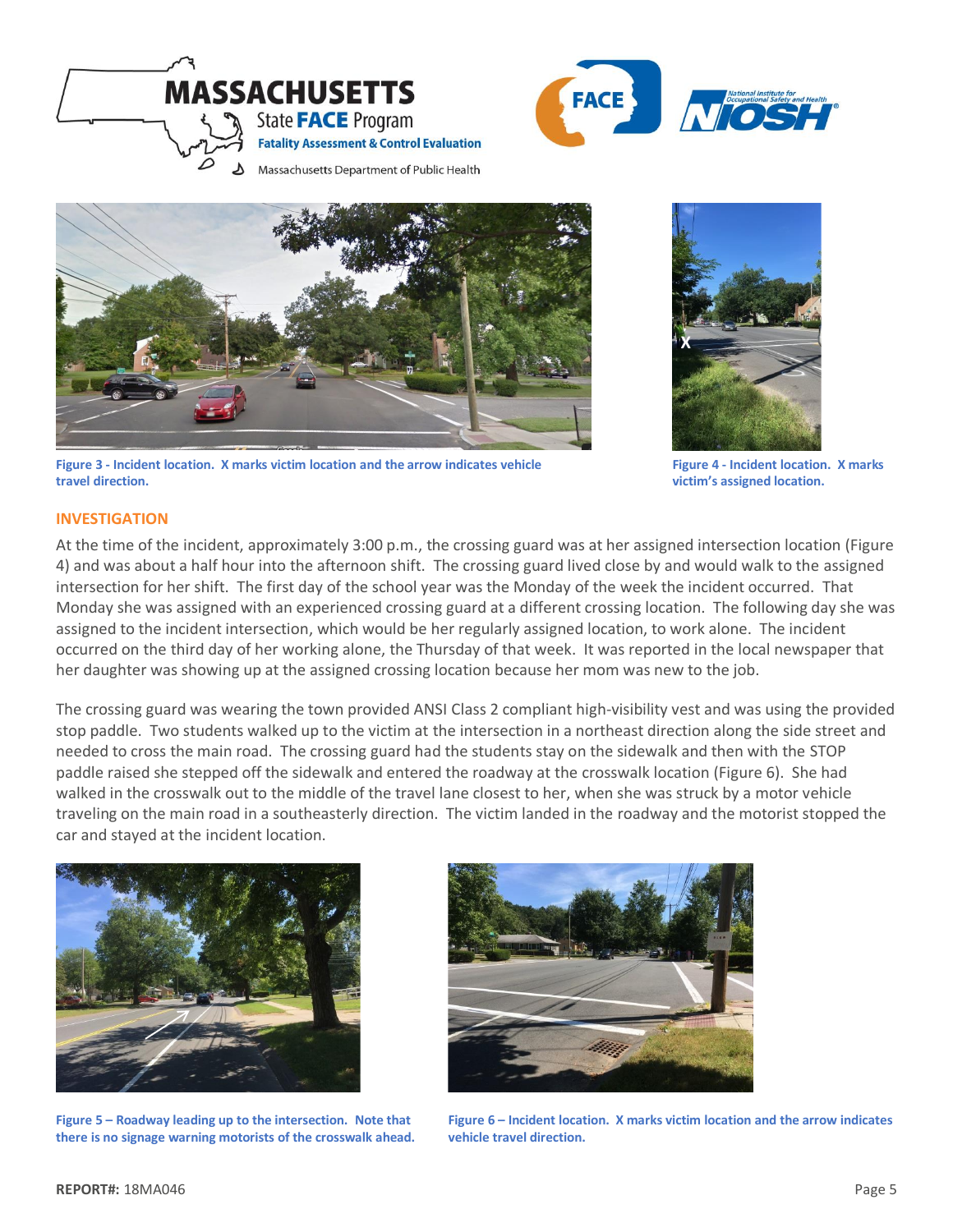![](_page_5_Picture_0.jpeg)

![](_page_5_Picture_1.jpeg)

The victim's daughter immediately placed a call for EMS and stayed with her mother. Within minutes of the placed call, the police and EMS arrived. The victim was transported to a local hospital where she later died.

## **CAUSE OF DEATH**

The medical examiner listed the cause of death as complications of multiple blunt force injuries of the head, torso, and extremities.

### <span id="page-5-0"></span>**CONTRIBUTING FACTORS**

Occupational injuries and fatalities are often the result of one or more contributing factors or key events in a larger sequence of events that ultimately result in the injury or fatality. The Massachusetts FACE Program identified the following contributing factors in this incident:

- *No crosswalk signage;*
- *Ineffective crosswalk roadway markings that were in poor condition; and*
- <span id="page-5-1"></span>• *Assigning crossing guards to unsignalized intersections without the appropriate traffic control measures.*

### **RECOMMENDATIONS/DISCUSSION**

## *Recommendation #1: Municipalities should ensure that, at a minimum, crosswalk traffic control signage meets the standards set forth in the Manual on Uniform Traffic Control Devices.*

Discussion: The U.S. Department of Transportation's (DOT) Manual on Uniform Traffic Control Devices (MUTCD) sets forth the basic principles that govern the design and usage of traffic control signs and devices.<sup>2</sup> Part 7 of the MUTCD is specifically about traffic control devices within school areas and includes a section on crosswalk marking. Municipalities should follow the MUTCD minimum standards and guidelines to help ensure pedestrian safety as related to crosswalks. The MUTCD standards and guidelines help determine the appropriate number, location, and type of roadway markings and traffic control devices, including signs, and/or the need for crosswalks.

In this case, prior to the incident, no traffic control signage was present at the crosswalk locations. The least effective crosswalk roadway markings, which are two white parallel lines with no center lines, were being used and these markings were faded and cracked. Although at the time of the incident there were no cars parked on the roadway edge, on-street parallel parking was allowed within 20 feet of the crosswalk and on both sides of the roadway. This is prohibited by the MUTCD, Part 3 Figure 3B-21. Cars parked within 20 feet of a crosswalk could possibly contribute to a motorists' decreased visibility of pedestrians in the crosswalks.

In order to make the crosswalk location safe for crossing guards, students, and other pedestrians using the crosswalk, and to make the area more visible to motorists, municipalities should ensure that permanent MUTCD compliant, fluorescent yellow-green signage are installed prior to and at all crosswalk locations and that painted crosswalks are highly visible and in good condition. Municipalities should also routinely review crosswalk signage for compliance with the MUTCD and routinely evaluate crosswalk roadway markings to ensure they are not faded and are in good condition.

To prohibit parking and standing of any motor vehicles within 20 feet of both sides of crosswalks, municipalities should install no parking and no stopping signs and roadway markings should be used to inform motorists of where they cannot park. In addition, municipalities should provide portable in-street pedestrian crossing signs to crossing guards. The use of portable in-street pedestrian crossing signs during the crossing guards' shifts would give an added warning to motorists of crosswalk locations where students will be crossing the roadway. The crossing guards could put the instreet signs in the center of the roadway at the beginning of their shift and remove them at the end of their shift. This would help keep the signs conspicuous for motorists.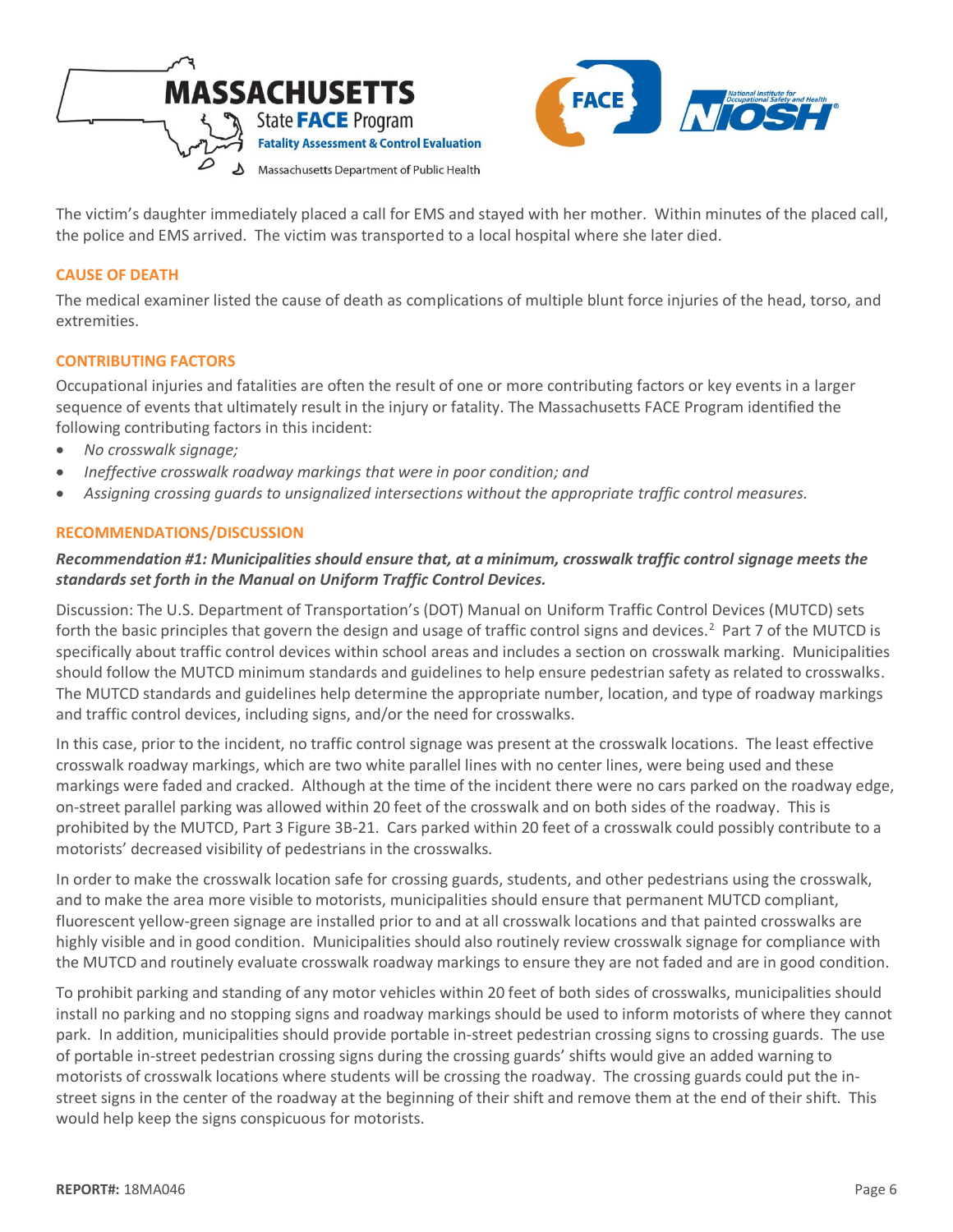![](_page_6_Picture_0.jpeg)

![](_page_6_Picture_1.jpeg)

# *Recommendation #2: Municipalities should consider additional measures to ensure crosswalks at unsignalized intersections and mid-block locations are clearly visible to motorists.*

Discussion: Crosswalks located at unsignalized intersections and mid-block locations (locations between intersections) present some additional design challenges when compared to crosswalk locations at signalized intersections. This is in part due to motorists often not expecting pedestrians to be crossing at these locations. Therefore, it is important to give motorists as much advanced notice as possible of crosswalks. Implementing additional traffic control devices at these locations will help keep crossing guards and pedestrians safe.

The following are some additional options to alert motorists that they are approaching a crosswalk and to help increase the visibility of crosswalks to motorists or indicate when a crosswalk is in use (not all apply to this incident):

- In-pavement roadway warning light systems: The lights for these systems are embedded in the roadway pavement along each side of the crosswalk and help improve visibility of the crosswalk.<sup>3</sup>
- Raised crosswalks: These bring the crosswalk within the roadway up to the level of the sidewalk. Raised crosswalks improve the visibility of the crosswalk and pedestrian, and act as a speed hump, resulting in reduced vehicle speeds. $4$
- Rectangular Rapid Flash Beacons (RRFB):<sup>4</sup> These permanent crosswalk signs have flashing lights that are pedestrianactivated and should be used at unsignalized intersections and mid-block pedestrian crosswalks.
- Pedestrian Hybrid Beacons, also known as the **H**igh intensity **A**ctivated cross**W**al**K** (or HAWK): This pedestrianactivated light system should only be used at mid-block pedestrian crossings. The system consists of two red lights above a single yellow light for motorists, and a walk and don't walk symbol for pedestrians.<sup>5</sup>
- Trim vegetation in the area to ensure that it is not blocking motorists' views of the crosswalk, signs, or signals.
- In winter months, ensure that crosswalks are free of snow and ice so motorists can see them and ensure that sidewalks and curbs adjacent to crosswalks are clear so pedestrians and drivers do not have an obstructed view.

# *Recommendation #3: Municipalities should develop and implement a comprehensive safety and health program that addresses hazard recognition and avoidance of unsafe conditions.*

Discussion: Having a municipality-wide safety and health program is an important part of keeping employees safe. A safety and health program should include the systematic identification, evaluation, and prevention or control of both general workplace hazards and the hazards of specific jobs and tasks. The core elements of an effective safety and health program are management leadership, worker participation, hazard identification and assessment, hazard prevention and control, education and training, and program evaluation and improvement.<sup>6</sup> The program should outline safe work practices workers are expected to adhere to, specific safety protection for all tasks workers perform, how workers can identify and avoid hazards, and who workers should contact when safety and health issues or questions arise.<sup>6</sup> The program should also include an explanation of the workers' rights to protection in the workplace.

When developing a safety and health program, employers should start by performing a hazard analysis of all routine tasks performed by employees for potential hazards and incorporate information about any identified hazards and their controls into the program.<sup>7</sup> When determining potential hazards associated with equipment, information in the manufacturer operator's manual and on the equipment's warning labels should be reviewed and incorporated into the safety and health program procedures. Employers should also use their employees' expertise throughout the program development process by seeking employee input. Once the program is developed, employers should continue to seek employees' input during the routine updating of the program. The program should be updated when safety concerns arise and when new equipment and tasks are introduced into the workplace.

Employers should ensure that they have fully and effectively implemented their safety and health program by routinely performing assessments of tasks and immediately addressing any observed unsafe conditions. As part of the program's implementation, training should be provided to all employees on the program's topics and procedures, and should also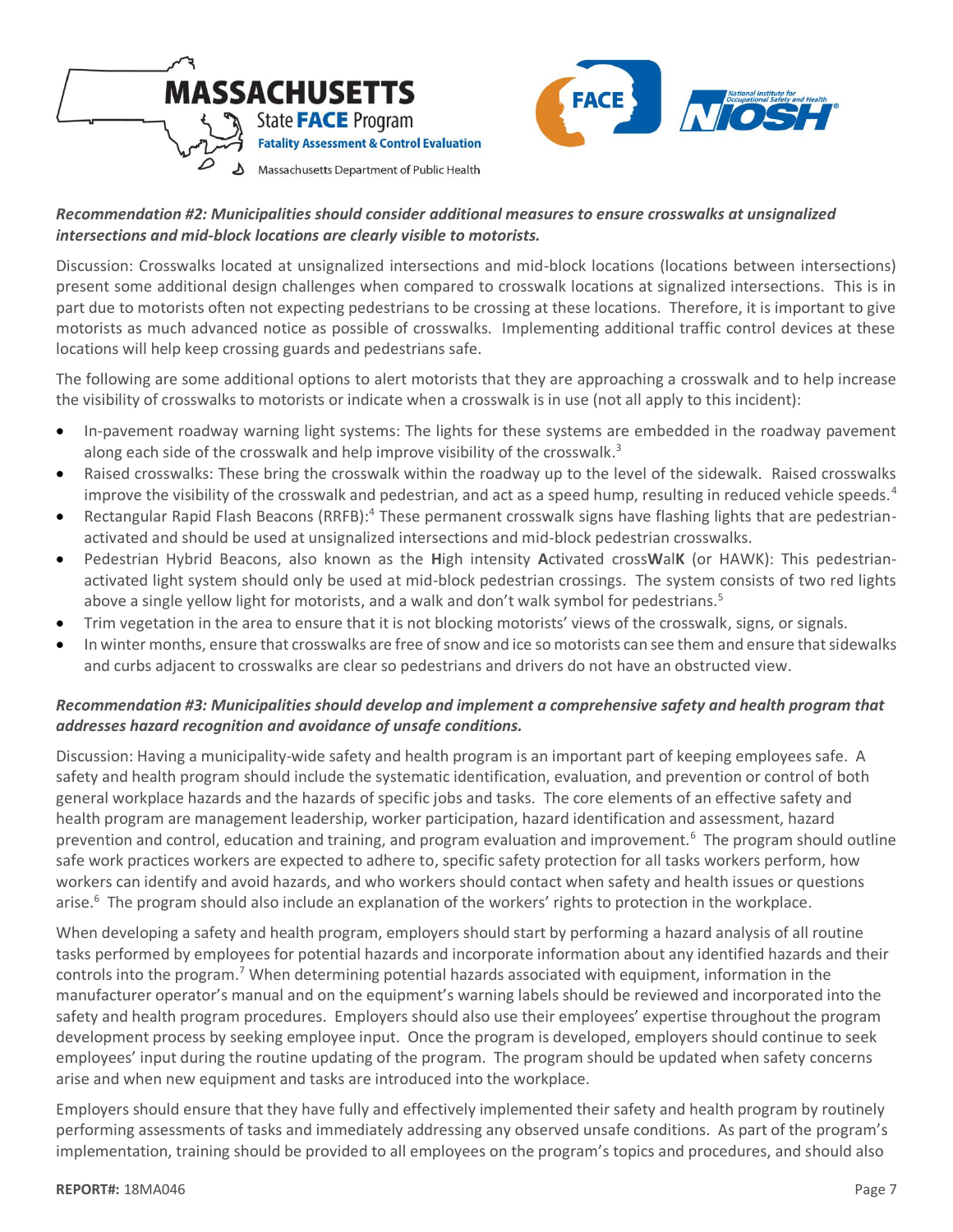![](_page_7_Picture_0.jpeg)

![](_page_7_Picture_1.jpeg)

include hazard recognition and the avoidance of unsafe conditions. All training provided to employees should be documented. In this case, the safety and health program should include a section on crossing guard training.

In this case, one of the hazards crossing guards face while working is being struck by moving vehicles. Their work positions crossing guards in and around roadways, bringing them in close proximity to motor vehicle traffic, usually with no barriers between them and the moving vehicles. The safety and health program should outline the appropriate PPE crossing guards should be provided with to help ensure they're visible to motorists while working along roadways. This includes, but isn't limited to, the MUTCD recommended American National Standards Institute (ANSI) Class 2 highvisibility garments and STOP paddles, which the school department provided.<sup>2,8</sup> In addition, because of the design and size of the unsignalized intersection involved in the incident, the municipality should consider assigning two crossing guards to this location.

The Massachusetts Department of Labor Standards (DLS) offers voluntary technical assistance and inspections for municipalities to proactively address workplace safety and health concerns. The DLS Workplace Safety and Health Program can be contacted at 508-616-0461 x9488 or email email safepublicworkplacemailbox@mass.gov.

The Massachusetts Department of Industrial Accidents (DIA) has grants available for providing workplace health and safety training to employers and employees. Any company covered by the Massachusetts Workers' Compensation Insurance Law is eligible to apply for these grants. More information about these DIA grants can be found on their website at www.mass.gov/dia/safety.

## *Recommendation #4: Municipalities should actively work towards reducing vehicle speed on local roadways.*

Discussion: Although it was reported that the vehicle that struck the victim was traveling at the speed limit, 30 mph, while visiting the incident location, it appeared that many of the passing vehicles were traveling faster than the speed limit. Research by the American Automobile Association (AAA) Foundation for Traffic Safety shows that a pedestrian struck by a vehicle traveling at 25 mph has a 25 percent risk of sustaining a serious or fatal injury, and the risk increases to 50 percent at 33 mph and 75 percent when the vehicle is traveling at 41 mph.<sup>9</sup> Since vehicle speed affects the risk and severity of pedestrian crashes, reducing speeds can lower pedestrian deaths.<sup>10</sup>

One way to help reduce the number of pedestrians, including workers, being struck by vehicles and reduce the severity of injury if struck, is to lower the speed limit where feasible throughout a community. In order for the lower speed limit to be as effective as possible, the new lower speed limits should be implemented along with a community-wide outreach and education campaign and strict enforcement of the speed limits by the municipality.

Another proven way to slow vehicle speeds through an area is the use of traffic calming strategies. The U.S. Department of Transportation states that traffic calming uses a combination of measures that reduce the negative effects of motor vehicle use, alter driver behavior, and improve conditions for non-motorized street users. Traffic calming consists of physical design and other measures put in place on existing roads or incorporated into new roadways to reduce vehicle speeds and improve safety for pedestrians, including workers on foot, and cyclists.<sup>11</sup> Some examples of traffic calming include roadway vertical deflections (speed humps, speed tables, and raised intersections), horizontal lane shifts, and lane narrowing. These are all intended to reduce speed and enhance the street environment for non-motorists.<sup>11</sup>

In 2016, the Municipal Modernization Bill was signed into law in Massachusetts.<sup>12</sup> This law included language allowing cities and towns to lower the default speed limit from 30 to 25 mph on municipal roads that are not state highways in thickly settled areas or business districts without requiring state approval. Boston, Massachusetts took advantage of this law and in 2017 reduced the city wide speed limit from 30 to 25 mph. There have been studies showing that lowering the speed limit throughout the city by 5 mph has resulted effective in motorists slowing down.<sup>13,14</sup>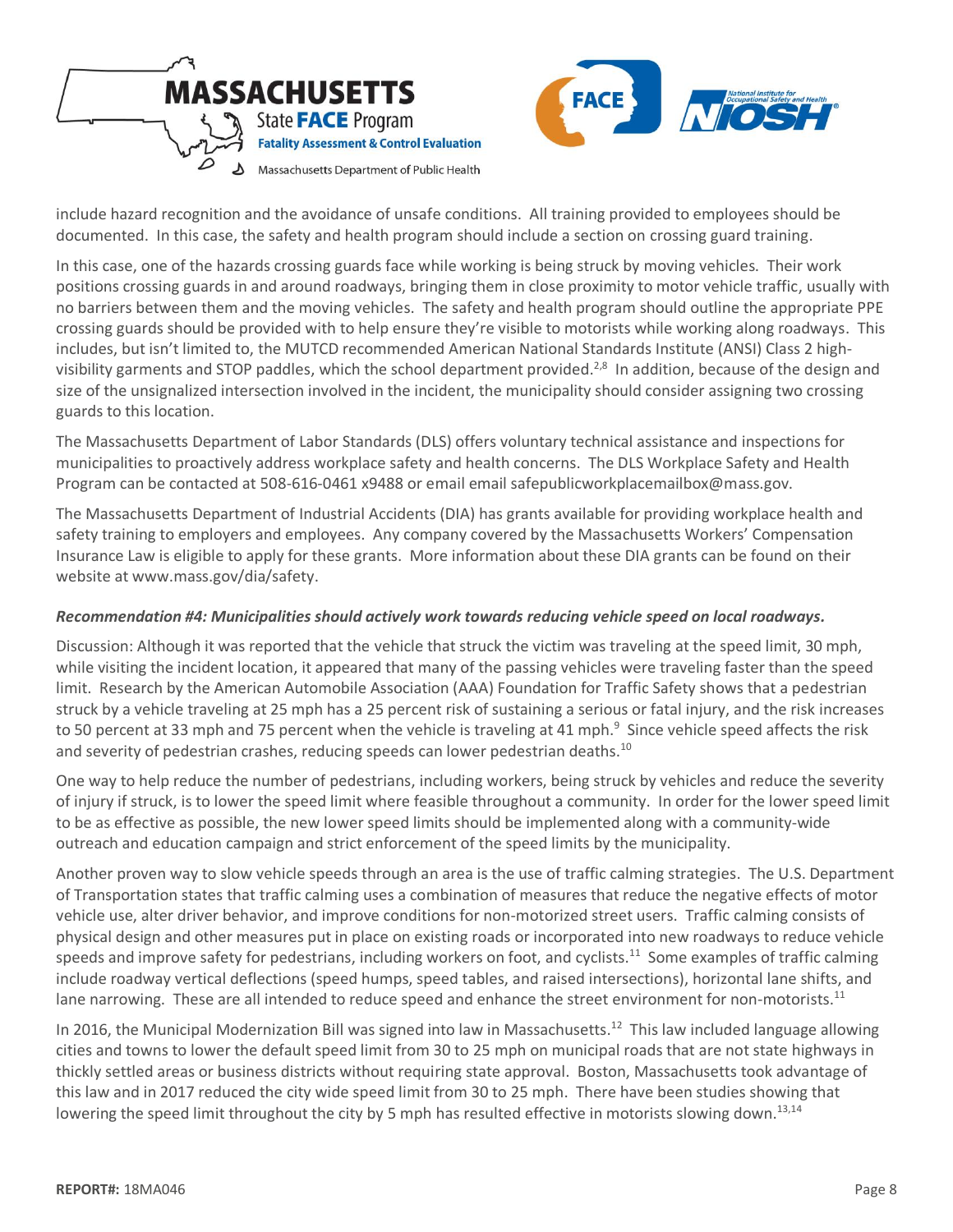![](_page_8_Picture_0.jpeg)

![](_page_8_Picture_1.jpeg)

## **ADDITIONAL RESOURCES**

MDPH. MA FACE Safety Alert: Protect the Crossing Guards that Protect Our Children. August 2015. <https://www.mass.gov/doc/protect-the-crossing-guards-that-protect-our-children-85x11-pdf/download>

MassDOT. Safe Routes to Schools. Crossing Guard Training Resources <https://www.mass.gov/service-details/safe-routes-to-school-enforcement>

MA DLS. Recommendations for Crossing Guard Safety. January 2013. [https://www.mass.gov/files/documents/2016/08/xl/crossing-guard-safety](https://www.mass.gov/files/documents/2016/08/xl/crossing-guard-safety-bulletin.pdf?_ga=2.89970075.1456646013.1572904125-84395715.1560363770)[bulletin.pdf?\\_ga=2.89970075.1456646013.1572904125-84395715.1560363770](https://www.mass.gov/files/documents/2016/08/xl/crossing-guard-safety-bulletin.pdf?_ga=2.89970075.1456646013.1572904125-84395715.1560363770)

### **DISCLAIMER**

Mention of any company or product does not constitute endorsement by the National Institute for Occupational Safety and Health (NIOSH). In addition, citations to websites external to NIOSH do not constitute NIOSH endorsement of the sponsoring organizations or their programs or products. Furthermore, NIOSH is not responsible for the content of these websites. All web addresses referenced in this document were accessible as of the publication date.

#### **REFERENCES**

1. Weather Underground. Weather History. Massachusetts: TWC Product and Technology LLC. <https://www.wunderground.com/history/daily/us/ct/windsor-locks/KBDL/date/2018-8-30>

2. US DOT 2009. Manual on Uniform Traffic Control Devices (MUTCD), 2009 Edition, U.S. Department of Transportation, Federal Highway Administration. [http://mutcd.fhwa.dot.gov/pdfs/2009/part7.pdf.](http://mutcd.fhwa.dot.gov/pdfs/2009/part7.pdf) Date accessed: 12/18/2018.

3. ATSSA 2006. Putting Safety in the Safe Routes to School Program. A School Administrator's Guide. American Traffic Safety Services Association. [www.roadsafetraffic.com/wp-content/uploads/2012/09/Putting-Safety-in-the-Safe-Routes](https://www.roadsafetraffic.com/wp-content/uploads/2012/09/Putting-Safety-in-the-Safe-Routes-to-School-Program-ATSSA.pdf)[to-School-Program-ATSSA.pdf.](https://www.roadsafetraffic.com/wp-content/uploads/2012/09/Putting-Safety-in-the-Safe-Routes-to-School-Program-ATSSA.pdf) Date accessed: 12/18/2018.

4. US DOT 2009. Rectangular Rapid Flash Beacons (RRFB). [http://safety.fhwa.dot.gov/intersection/conventional/unsignalized/tech\\_sum/fhwasa09009/.](http://safety.fhwa.dot.gov/intersection/conventional/unsignalized/tech_sum/fhwasa09009/) Date accessed: 12/18/2018.

5. US DOT 2012. Pedestrian Hybrid Beacon. [http://safety.fhwa.dot.gov/provencountermeasures/fhwa\\_sa\\_12\\_012.cfm](http://safety.fhwa.dot.gov/provencountermeasures/fhwa_sa_12_012.cfm). Date accessed: 12/18/2018.

6. OSHA. Recommended Practices for Safety and Health Programs. OSHA 3885. 2016. [www.osha.gov/shpguidelines/](https://www.osha.gov/shpguidelines/). Date accessed: 12/18/2018.

7. OSHA. Job Hazard Analysis. Publication Number: 3071. [www.osha.gov/Publications/osha3071.pdf.](https://www.osha.gov/Publications/osha3071.pdf) Date accessed: 12/18/2018.

8. ANSI/ISEA [2015]. American National Standard for high-visibility safety apparel. New York, NY: American National Standards Institute, ANSI/ISEA 107 -2015.